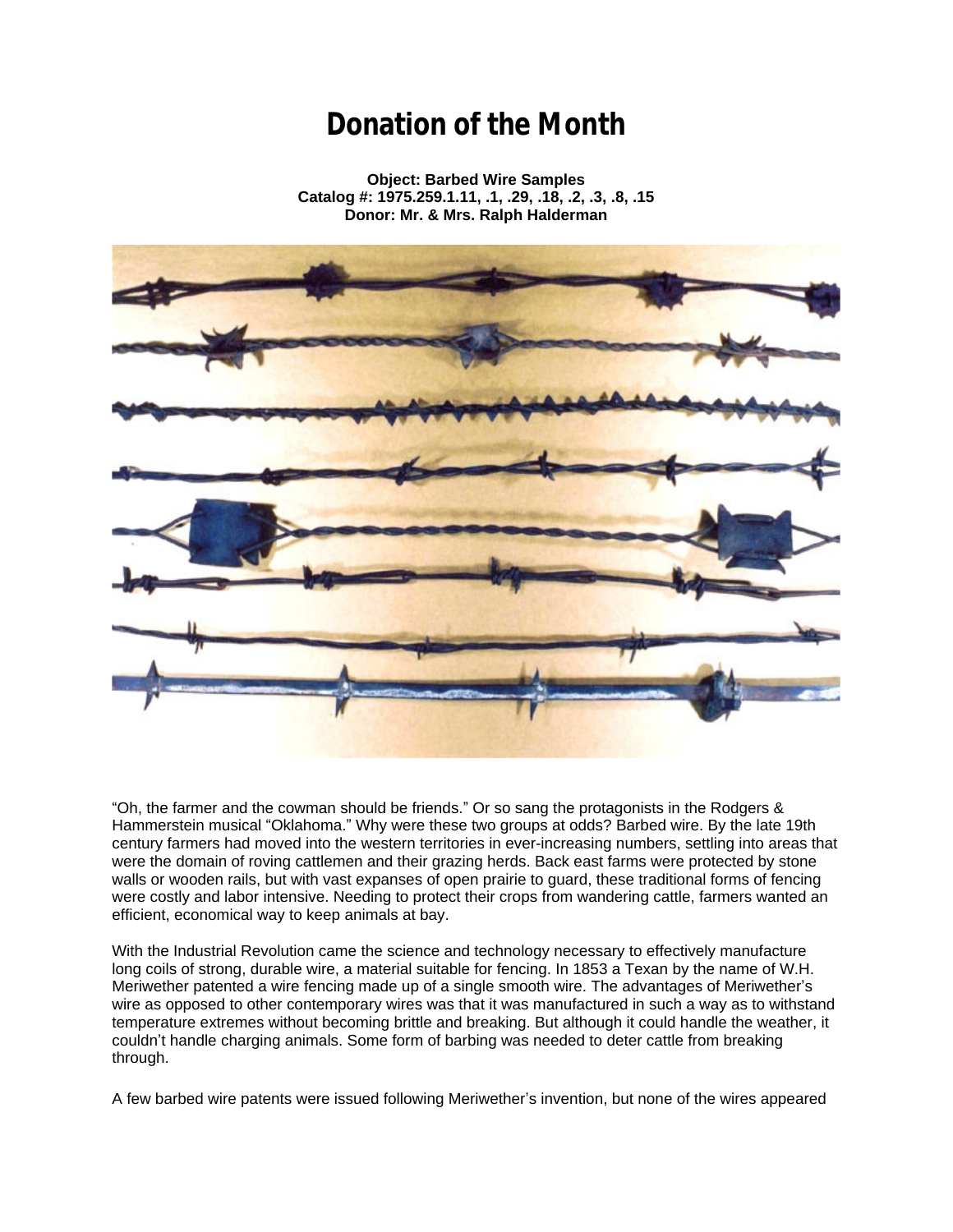to have been made in large quantities until 1868, when New Yorker Michael Kelly marketed barbed pet fencing. Another form of barbed fencing made its debut in 1873 on the edge of the prairie, at a county fair held in Dekalb, Illinois. It was there that inventor Henry M. Rose demonstrated his newly patented system consisting of a wooden rail stuck with metal spikes which was held against a wire fence.

At the fair Rose's fencing was seen by three individuals who decided to improve upon it. Both Joseph F. Glidden and Jacob Haish each developed and patented their own barbed wire at about the same time. Using a coffee mill to make the barbs and a grindstone to twist one long wire strand over another to hold the barbs in place, Glidden produced enough wire to enclose his wife's vegetable garden, an achievement that came to the attention of the wife of the third man at the fair, Isaac Ellwood. Whereas Haish never really marketed his product, Glidden joined with Ellwood to form the Barb Fence Company. In 1874 they made about 10,000 pounds of wire, mostly by hand; a year later, with a new factory filled with steamoperated machinery, production soared to 600,000 pounds.

Angry over losing the credit of being known as the inventor of barbed wire, Haish sued Glidden for patent infringement, claiming he had patented barbed wire several months before Glidden. A lengthy legal battle ensued with the U.S. Supreme Court declaring Glidden the winner in 1892 because he had filed his patent some months earlier than Haish, even though Glidden's patent application had been initially denied. In the end, Glidden's original barbed wire design came to be known as "The Winner" and Glidden himself was called the "Father of Barbed Wire," long after he had sold his patent rights in 1876.

It would seem like the use of barbed wire was a sure thing, but farmers had to be convinced of its sturdiness. Ellwood hired enterprising salesman John Warne "Bet-a-Million" Gates who came up with a surefire way to sell the product touted as being "light as air, cheap as dirt, and as strong as good whiskey." In 1875 he set up a barbed-wire corral in San Antonio, Texas, and advertised its ability to hold the meanest longhorns folks could find. All night long the 75 steers penned in the corral were hounded by galloping riders who shot guns and waved flaming torches. By the morning the cattle were still penned in, leaving Gates to make his money twice over — once for all the bets he took against the corral's failure and once for the railcar-load of wire he sold to his former doubters.

The railroads took notice too. In 1876 the Missouri, Kansas & Texas Railroad paid out \$25,000 in claims for the deaths of 1,948 cattle that had unwittingly strayed onto the tracks. To prevent any future claims from outraged farmers and ranchers, the railroads began fencing their right-of-ways.

The success of Gates' demonstration compelled others to design and market their own barbed wire, modifying such variables as the shape of the barbs or the type of wire strand or ribbon to which the barbs were attached. Some patterns were made for a specific purpose. As enterprising farmers made off with lengths of barbed wire from railroad right-of-ways, distinctive patterns were developed to help identify railroad property. Some patterns were advertised as being more humane than others, incorporating chunks of wood or large metal plates as a way to visibly warn cattle that a barrier was in place before they felt the sting of the barb. But this type of "obvious fencing" was expensive to produce and fell out of favor in the mid-1880s.

Because it was easy to manufacture barbed wire many small companies did so, whether or not they had the rights to make a particular pattern. Often they varied the design a bit to stave off patent infringement suits, but by the end of the 19th century such suits filled the courts as inventors tried to assert their rights and recoup royalties. For a time "Bet-a-Million" Gates set up his wire-manufacturing equipment on one side or the other of the Mississippi River at St. Louis to keep one step ahead of the law. His showmanship and free-market opportunism stood him in good stead; in the end he was the largest stockholder in the American Steele and Wire Company, a company formed by Ellwood in 1898 and which achieved a near monopoly of barbed wire nationwide.

But barbed wire had its detractors. Free-range grazers hated it because it impeded the movement of their cattle. Cattle drovers hated it because they feared it was being used to keep their herds from being driven to market, forcing them to ship their animals by rail. Religious groups hated it for the injuries it caused to